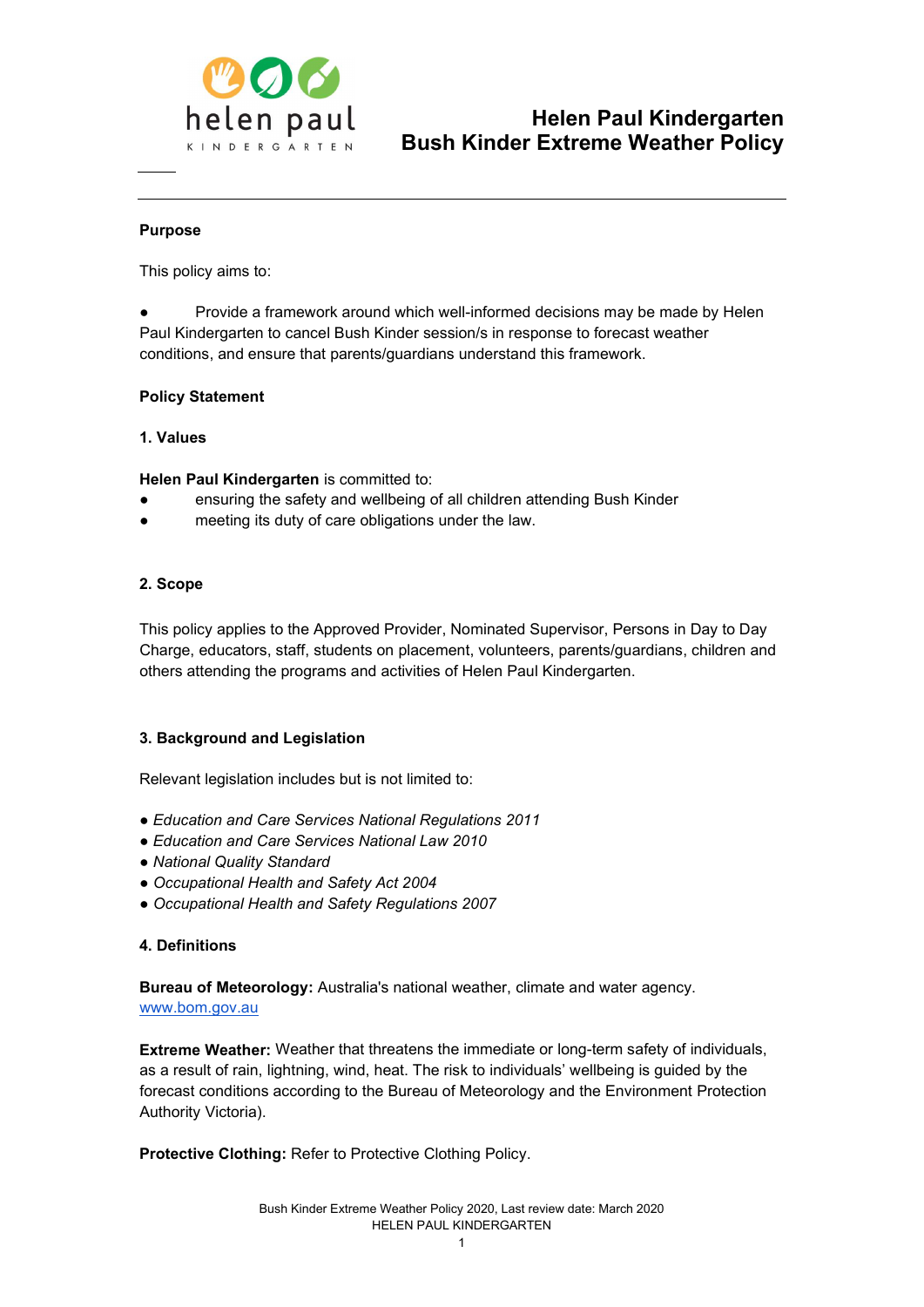

#### 5. Sources and related centre policies

Victorian Government Better Health Channel

Department of Education and Training: Excursion emergency management

Helen Paul Kindergarten policies

- Excursions & Service Events Policy
- Bush Kinder Delivery & Collection of Children Policy (Bush Kinder Specific)
- Bush Kinder Protective Clothing Policy (Bush Kinder Specific)
- Bush Kinder Identification and Visibility Policy (Bush Kinder Specific)
- Bush Kinder Emergency Evacuation Policy (Bush Kinder Specific)
- Bush Kinder Snake Awareness Policy (Bush Kinder Specific)
- Bush Kinder Dog Awareness Policy (Bush Kinder Specific)
- Occupational Health & Safety Policy
- Incident, Injury, Trauma & Illness Policy
- Sun Protection Policy
- Water Safety Policy
- Supervision of Children Policy

#### Procedures

#### General

The Approved Provider is responsible for:

developing an Bush Kinder Extreme Weather Policy which gives clear guidelines to staff and parents about extreme weather conditions that will necessitate cancellation of an Bush Kinder session/s

ensuring that staff, volunteers, students and others at the service are provided with a copy of the Bush Kinder Extreme Weather Policy and comply with its requirements

● ensuring communication channels are in place to facilitate notification to parents/guardians in the event of cancellation of a Bush Kinder session or if the group has been evacuated to a safe location in response to extreme weather conditions.

Staff are responsible for:

#### In the event of forecast extreme or bad weather

Helen Paul Kindergarten is committed to facilitating a bush kinder experience in a variety of (safe) weather conditions, including rain, to allow children to experience nature across as broad a spectrum as possible and without compromising the safety of the participants. Bush kinder will be cancelled only in times of extreme weather (as detailed below), or due to staff assessment of suitability on the day: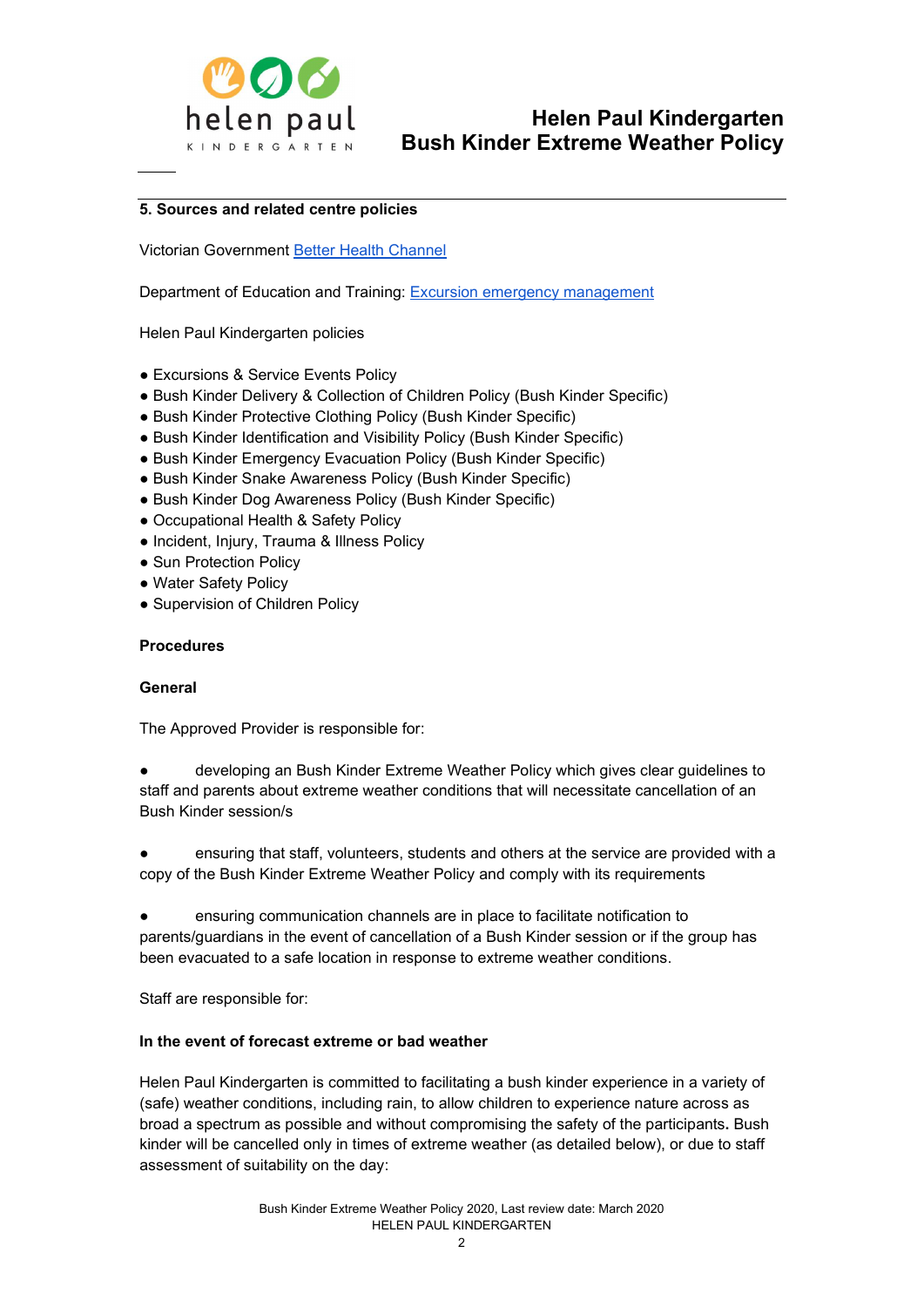

| <b>Weather Condition</b>                 | <b>Extreme weather determinant causing</b><br>cancellation. |
|------------------------------------------|-------------------------------------------------------------|
| Forecast temperature                     | 36 degrees Celsius or greater                               |
| Forecast wind speed                      | In excess of 45 kilometres per hour                         |
| Forecast of electrical storm activity    | Thunderstorm/electrical storm forecast                      |
| Flooding at or near the bush kinder site | On flooding advice from the Council.                        |
| Weather warnings of extreme storm        | On warning issued by Bureau of                              |
| conditions and excessive rainfall        | Meteorology.                                                |
| Forecast air quality                     | Air quality category of Poor, Very Poor or                  |
|                                          | Hazardous as determined by EPA AirWatch                     |
|                                          | <b>Environment Protection Authority Victoria</b>            |

In addition to the above, Helen Paul Kindergarten has the discretion to cancel a session/s if it views the weather to be unsuitable for Bush Kinder purposes, even if the extreme weather determinants in the above table are not reached.

Further, the Council has the authority to override the Helen Paul Kindergarten determination on safety and request cancellation of a session should the Council feel the Bush Kinder site be unsafe.

Staff are responsible for:

Monitoring the weather forecast via the Bureau of Meteorology website (or via mobile phone app) and EPA Airwatch the day prior to the Bush Kinder session.

Making a determination to cancel or conduct the Bush Kinder session based on the weather forecast

If the session must be cancelled due to extreme weather conditions:

Staff to notify parents by SMS (via CareMonkey) by 8pm the day before the session, (or by no later than 8am on the day of the session in the event of changes to the forecast)

In extreme circumstances, an Bush Kinder session may be cancelled at any other time by broadcast SMS based on updated weather information.

#### In the event of weather becoming extreme during a session

Staff are responsible for:

Undertaking the following actions in the each of the weather conditions listed in the table below:

| <b>Weather Condition</b> | <b>Staff Actions</b> |
|--------------------------|----------------------|
|                          |                      |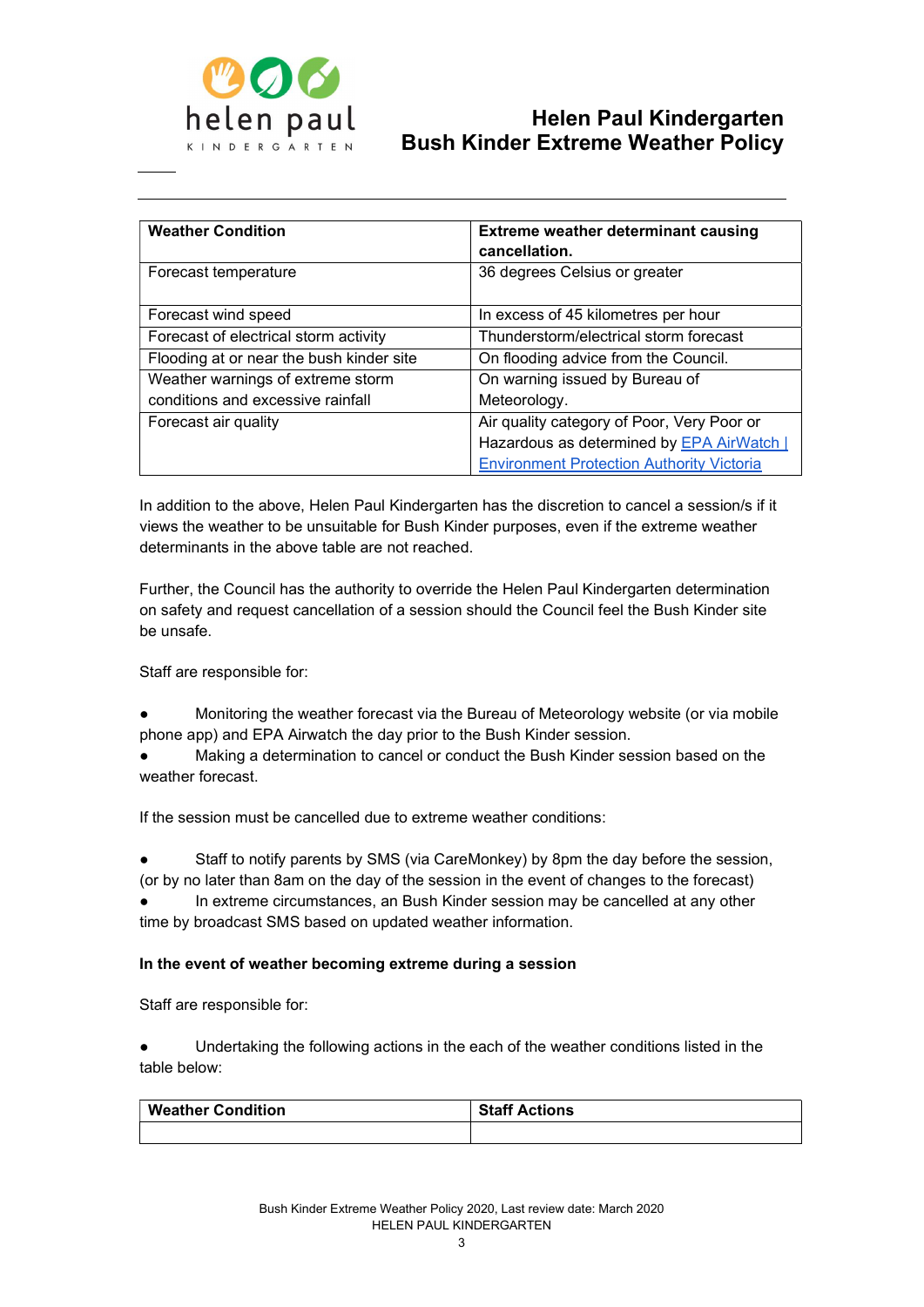

|                                                | Monitor children for heat                     |
|------------------------------------------------|-----------------------------------------------|
| <b>Heat</b>                                    | $\bullet$                                     |
| Risks include sunburn, heat stress, heat       | exhaustion/heat stroke (see Attachment 2      |
| stroke and dehydration.                        | for symptoms and treatments).                 |
|                                                | Offer water for hydration at regular          |
|                                                | intervals.                                    |
|                                                | Establish activities in shaded                |
|                                                | areas and encourage children to play in       |
|                                                | the shade.                                    |
|                                                | Ensure application of sunscreen               |
|                                                | every two hours.                              |
|                                                | Ensure appropriate protective                 |
|                                                | clothing is worn, including hats. [Refer      |
|                                                | Protective Clothing Policy for more           |
|                                                | information].                                 |
| Rain/Hail/Cold                                 | Monitor children for wet clothing and         |
| Risks include child getting wet (and onset of  | change if necessary                           |
| hypothermia), injury from hailstones.          | Ensure appropriate clothing is worn           |
|                                                | (e.g. waterproof clothing and gloves).        |
|                                                | Encourage wearing of appropriate              |
|                                                | clothing, including coats, gloves and scarves |
|                                                | etc.                                          |
|                                                | Seek shelter in heavy rain or in hail         |
|                                                | [See Relocation Procedures below].            |
|                                                |                                               |
| <b>Electrical Storm Activity / Lightning</b>   | Move children away from trees.                |
| Risks include lightning strike, trees/tree     | Seek indoor shelter [See                      |
| limbs falling as a result of lightning strike. | Relocation Procedures below].                 |
|                                                | See Attachment 3 for Preparation              |
|                                                |                                               |
|                                                | and Safety during thunderstorms               |
|                                                |                                               |
| <b>High winds</b>                              | Ensure structures and dangerous               |
| Risks include falling trees/tree limbs,        | items are secure.                             |
| blowing particles (sand, dirt) into eyes,      | Move children away from trees.                |
| Bush Kinder structures blowing down/away       | Seek shelter if necessary [See                |
| etc.                                           | Relocation Procedures below].                 |
|                                                | Any equipment/structures must be              |
|                                                | moved by at least two staff/volunteers to     |
|                                                | minimise risk of injury.                      |
|                                                | If the children are being moved,              |
|                                                | follow the 'Relocating to a safe position'    |
|                                                | instructions below.                           |

● In the event of illness or injury during a session as a result of weather conditions, the Illness Policy and Incident and Medical Emergency Management Policy must be followed.

● Contacting parent/guardian in the event that a child is ill or injured in accordance with the Incident, Injury, Trauma & Illness Policy.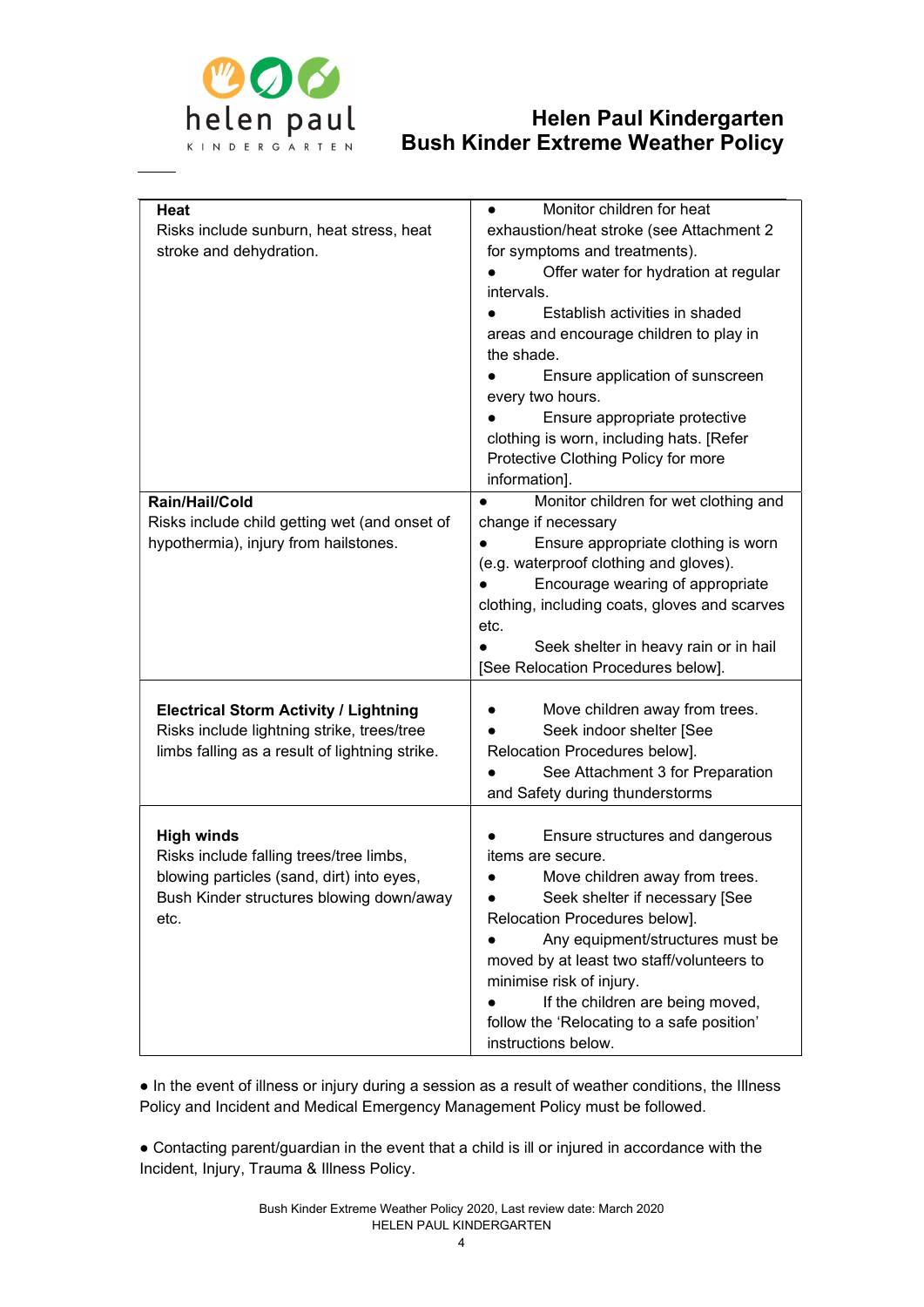

#### Procedures for Relocating to a Safe Position

#### Relocation Safe Zones

| Hail, torrential rain.                    | Seek shelter under picnic shelter in fenced<br>playground on Dendy Street                                                                                                                                                                                                                                                                                                                                                                                                        |
|-------------------------------------------|----------------------------------------------------------------------------------------------------------------------------------------------------------------------------------------------------------------------------------------------------------------------------------------------------------------------------------------------------------------------------------------------------------------------------------------------------------------------------------|
|                                           | Dendy St<br>Dendy St<br>cairn Ave<br>Dendy St<br>East Brighton United<br>$\bullet$<br>Athletic Field                                                                                                                                                                                                                                                                                                                                                                             |
| Electrical storm/lightning, extreme winds | Seek shelter in Dendy Park Tennis Club<br>ž<br>Verr<br>Tovan Akas Ave<br>Dendy St<br>Astoria Honda Brighton<br>۳<br>٠<br>$\Box$<br><b>Athletic Fie</b><br>World of Mu<br>Dendy Park Ten<br>is Club<br>99 Bikes<br><b>Dendy Park</b><br>19<br>Brighton Bowling &<br><b>Sports Club Victoria</b><br>Resting Toucher <sup>C</sup><br><b>Breen Drive Cafe</b><br><b>Cummins Rd</b><br><b>Public Toilet</b><br>Vince<br>Œ<br>Dendy Park, Cummins<br>Dendy Play<br>Road, Brighton East |
|                                           | Seek shelter in Brighton Bowling and Sports<br>Club                                                                                                                                                                                                                                                                                                                                                                                                                              |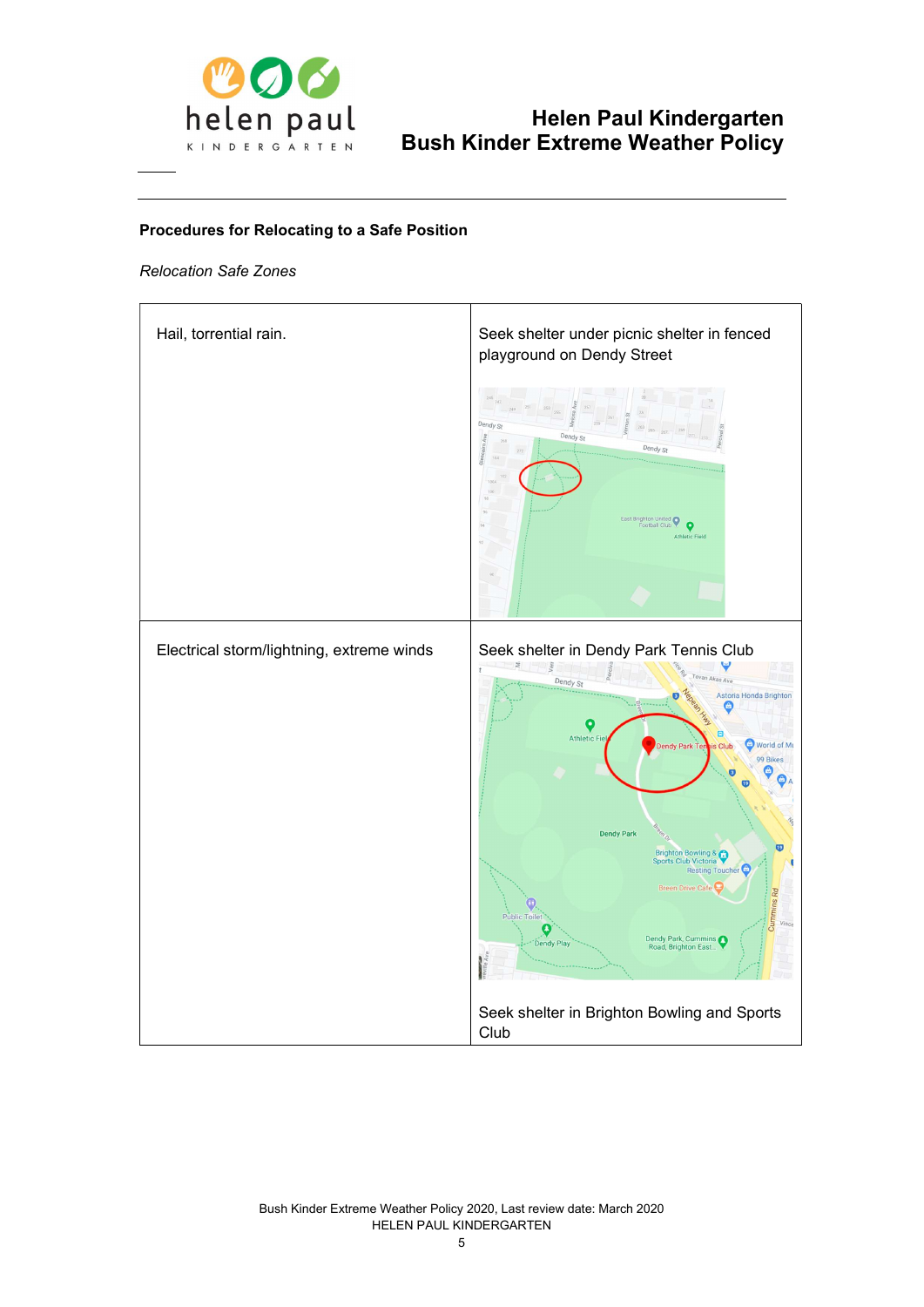



If conditions necessitate evacuation from the location specified above, follow procedures in the Emergency Evacuation Policy (Bush Kinder specific).

#### Procedures for relocating

If the Bush Kinder group is required to relocate to a safe position in response to the weather conditions, the following procedures are to be followed by staff (with the assistance of volunteers):

- Keep children calm
- Ensure sign-in sheet is in the teacher's backpack along with other necessary items such as medication
- Count / check off against the sign in sheet to ensure all children are accounted for
- With the exception of the teacher's backpack, leave Bush Kinder gear at the site it can be collected later
- En route to new location (see below for appropriate locations), calmly walk children in pairs, keep group close together and ensure no child deviates from the group.
- Teachers/adult volunteers to be positioned at the front and back of the group, and flanking the group where possible
- Notify emergency services if required
- On arrival at safe assembly point, conduct a full count/roll call to ensure all children are accounted for
- Wait for the extreme weather to pass and when it does, resume normal activities, following same relocation procedures to return to the Bush Kinder site
- If the weather does not look like it will pass soon, a broadcast SMS should be sent to all parents, advising of the new safe location for pickup purposes.

Parents/guardians are responsible for: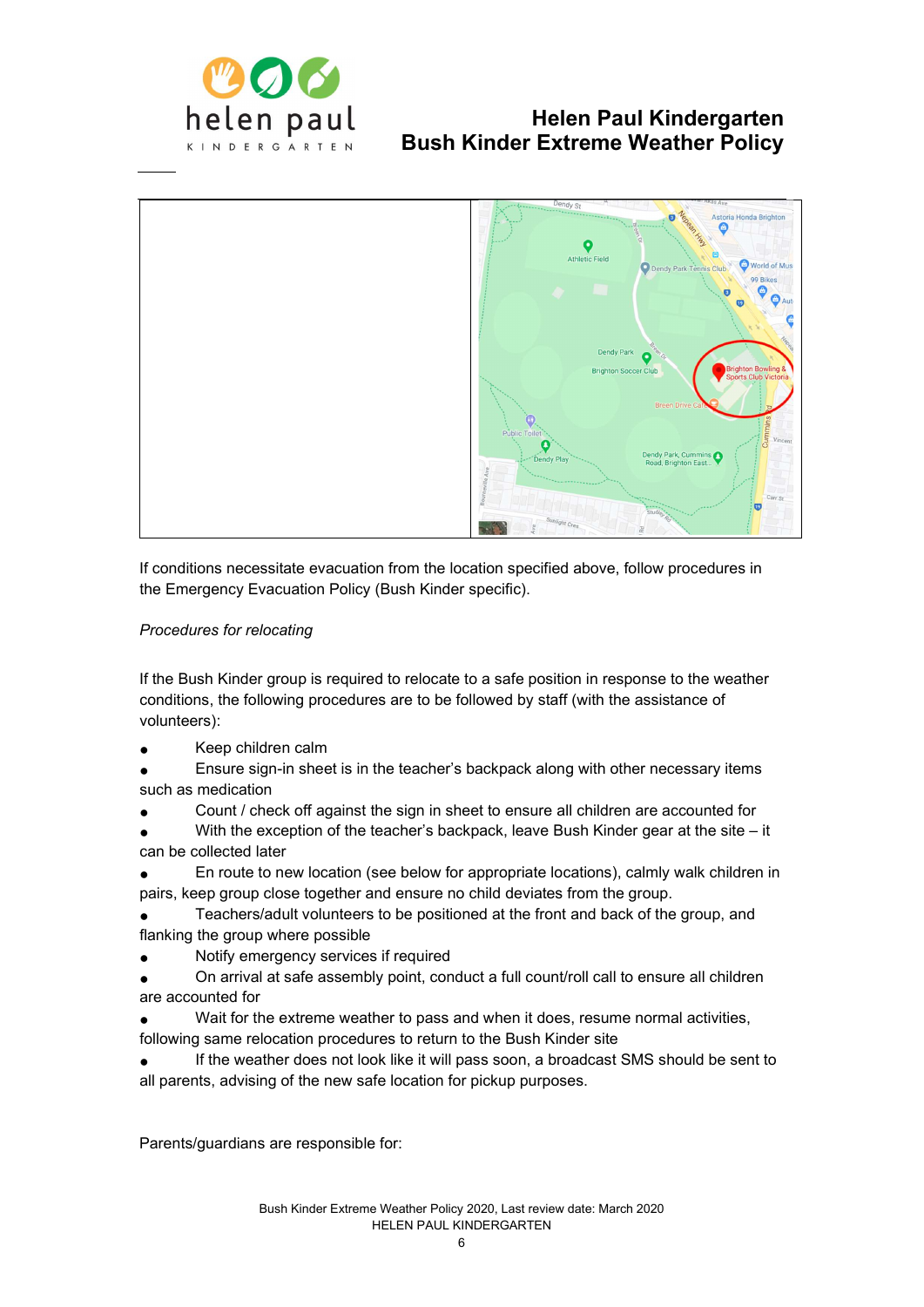

reading and complying with the requirements of this Bush Kinder Extreme Weather Policy

Ensuring they are comfortable at all times with the forecast weather conditions, while their child is attending a Bush Kinder session. If for any reason, a parent/guardian feels concern for the wellbeing of their child due to the weather conditions, they should consider withholding their child from the session or collect their child from a session in the event that extreme weather arises during a session.

Ensuring protective clothing is worn by their child to suit the weather conditions and ensure a change of clothes is provided. (Refer to Protective Clothing Policy).

#### Evaluation

In order to assess whether the policy has achieved the values and purposes the Committee of Management will:

seek feedback about this policy and its implementation from parents of children participating in the Bush Kinder program. This can be facilitated through discussions and the annual survey

● ask staff to share their experiences and observations about the effectiveness of this policy

regularly review the policy and Kinder practices to ensure they comply with any new legislation, research or best practice procedures.

#### **Attachments**

Attachment 1: Cancellation Process Flowchart Attachment 2: Heat Exhaustion and Heat Stroke – Symptoms and Treatments. Attachment 3: Preparation and Safety during Thunderstorms

#### **Authorisation**

Endorsed by the Helen Paul Kindergarten Committee of Management on 2 March, 2020.

#### Review Date

This policy will be reviewed every two years and is next due for formal Committee review in 2022, unless deemed necessary earlier.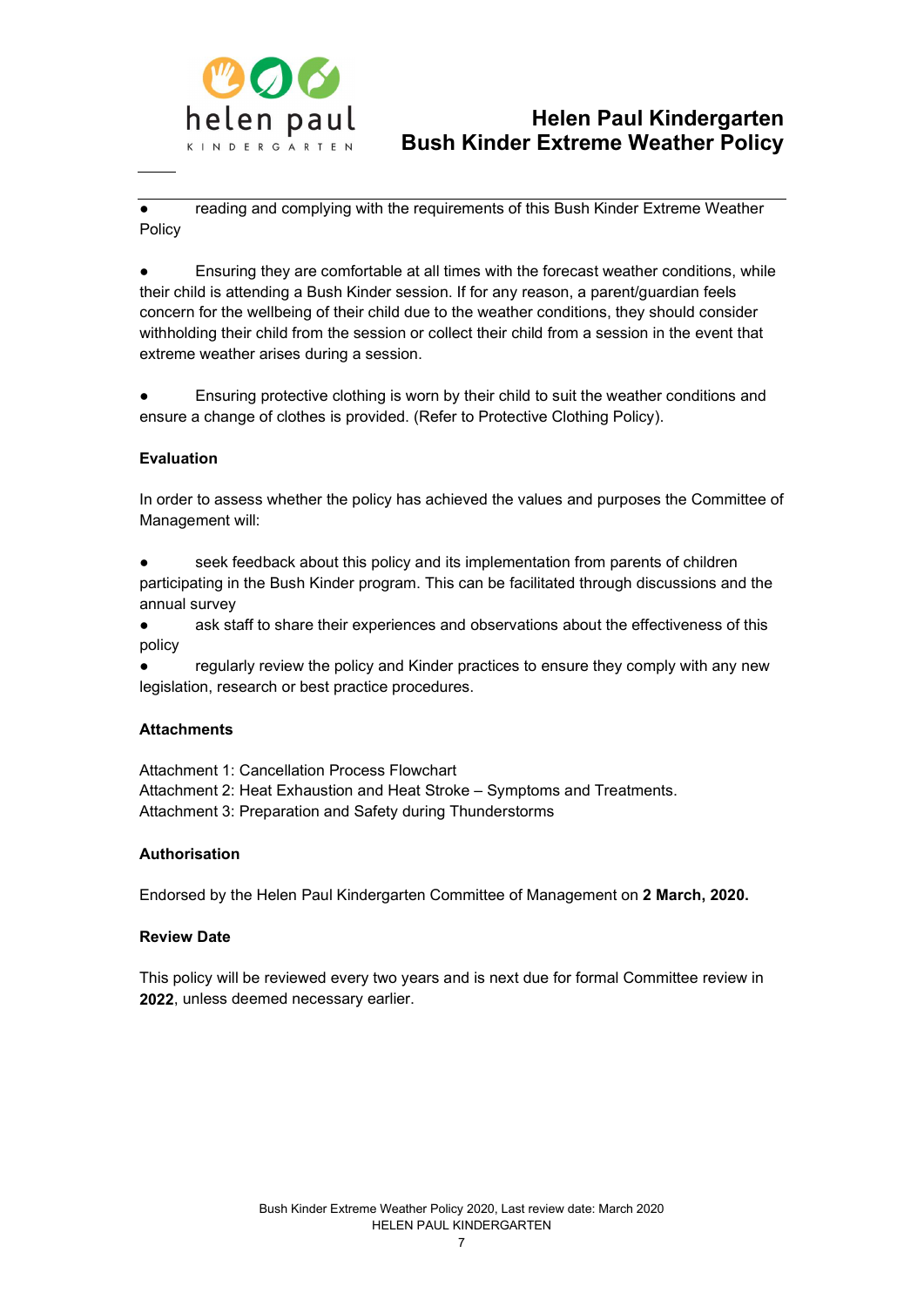

### ATTACHMENT 1: Cancellation Process Flowchart



Bush Kinder Extreme Weather Policy 2020, Last review date: March 2020 HELEN PAUL KINDERGARTEN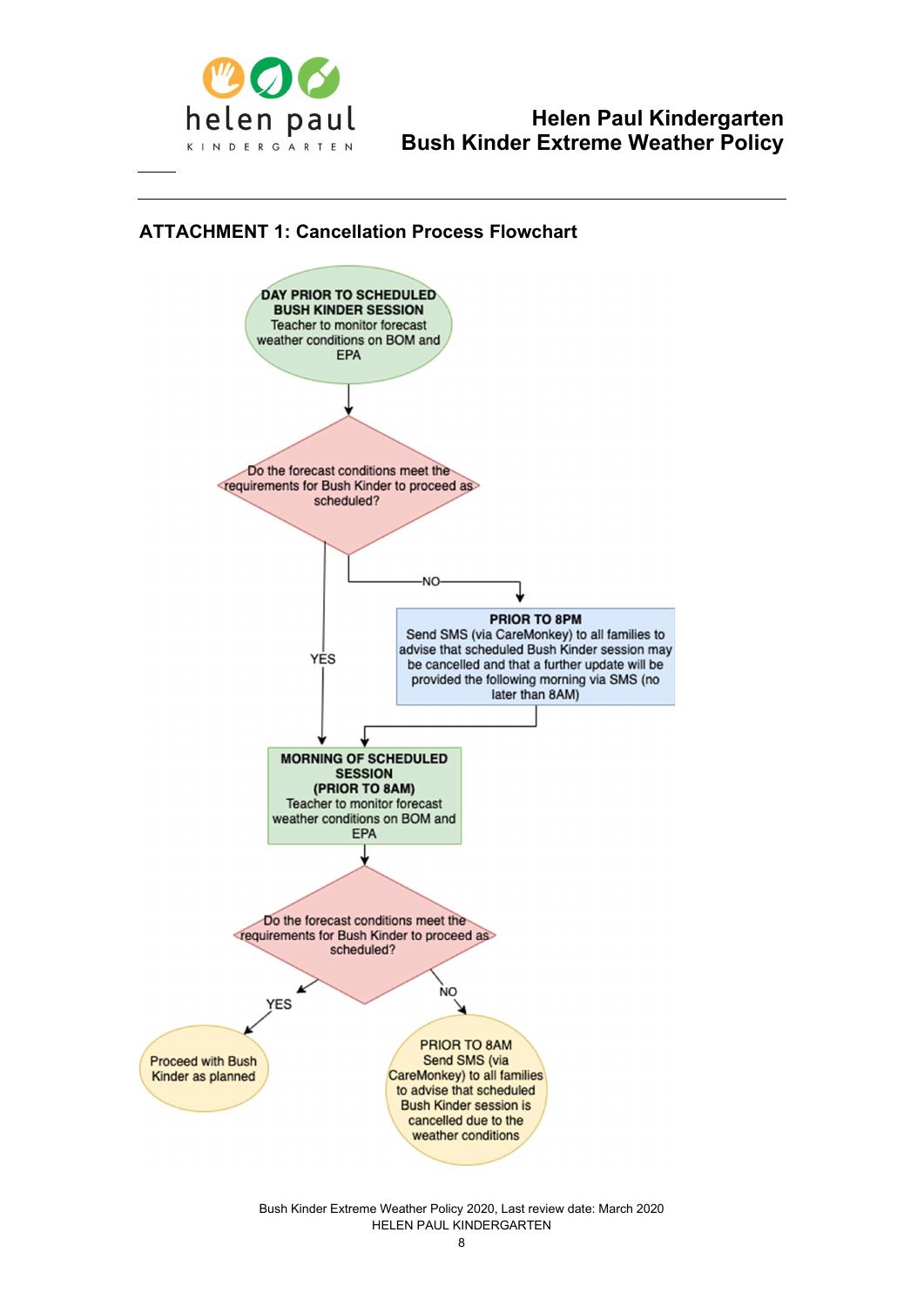

### ATTACHMENT 2: Heat Exhaustion and Heat Stroke – Symptoms and **Treatments**

Source: Better Health Channel (Victorian Government) - Heat stress and heat-related illness

#### Treatment for heat-related illness

Treatment options vary according to the type of heat-related illness. Apply first aid and seek medical assistance immediately if you, or someone you are with, shows any sign of heat exhaustion or heatstroke.

#### Heat rash – treatment

Treatment for heat rash includes:

- Move the person to a cooler, less humid environment
- Keep the affected area dry
- Try using unperfumed talcum powder to increase comfort

Avoid using ointments or creams, as they keep the skin warm and moist, and may make the condition worse.

#### Heat cramps – treatment

Treatment for heat cramps includes:

- Stop activity and sit quietly in a cool place.
- Increase fluid intake.
- Rest a few hours before returning to activity.
- Seek medical help if there is no improvement.

#### Dizziness and fainting – treatment

Treatment for dizziness or fainting includes:

- Get the person to a cool area and lay them down.
- If fully conscious, increase fluid intake.

#### Heat exhaustion – treatment

Treatment for heat exhaustion includes:

- Get the person to a cool area and lay them down
- Remove outer clothing.
- Wet skin with cool water or wet cloths.
- Increase fluid intake if they are fully conscious.
- Seek medical advice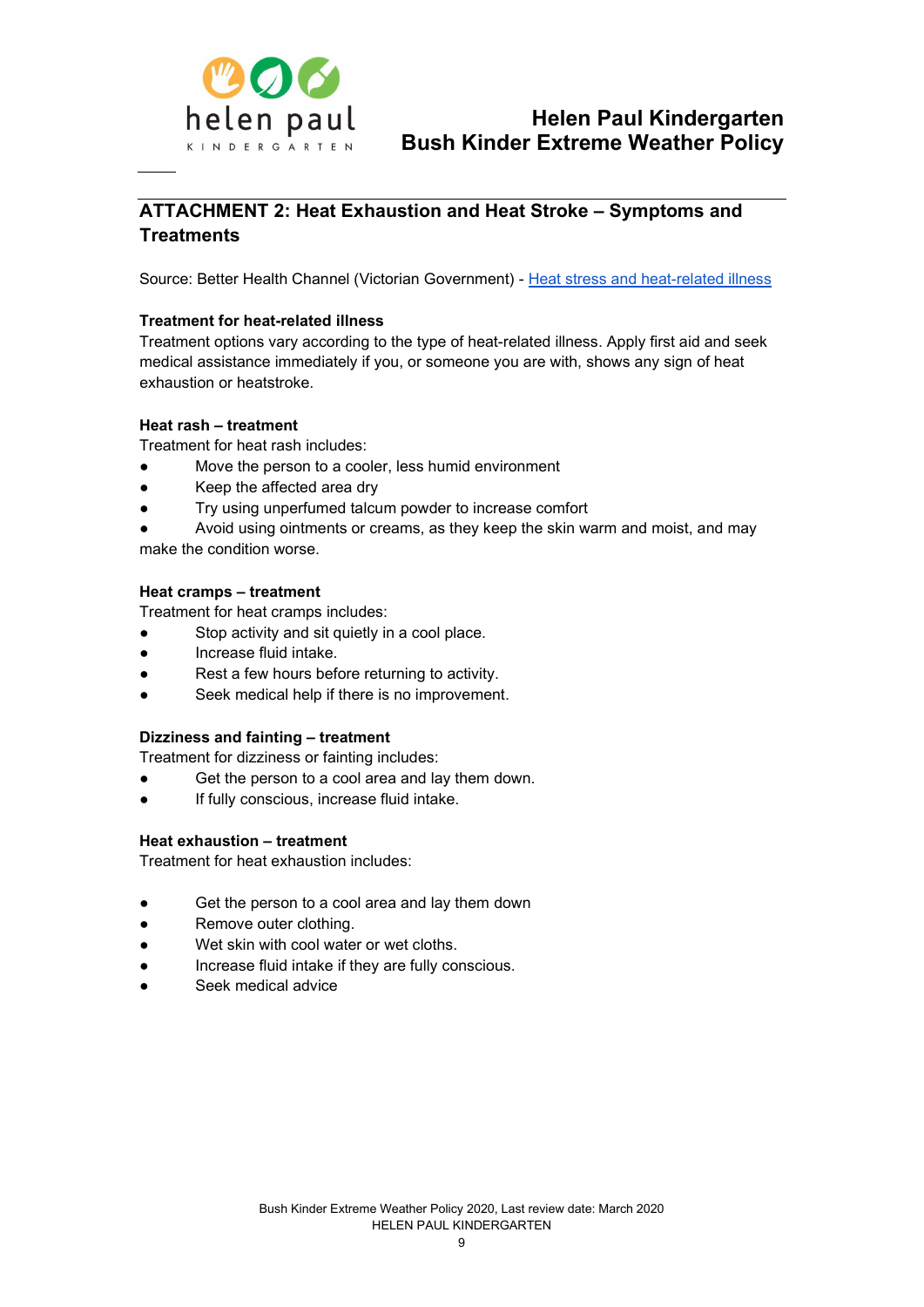

#### Heatstroke – treatment

Heatstroke is a medical emergency and requires urgent attention:

- Call triple zero (000) for an ambulance.
- Get the person to a cool, shady area and lay them down while you're waiting for emergency medical help.
- Remove clothing and wet their skin with water, fanning continuously.
- Do not give the person fluids to drink.
- Position an unconscious person on their side and clear their airway.

If medical attention is delayed, seek further instructions from ambulance or hospital emergency staff.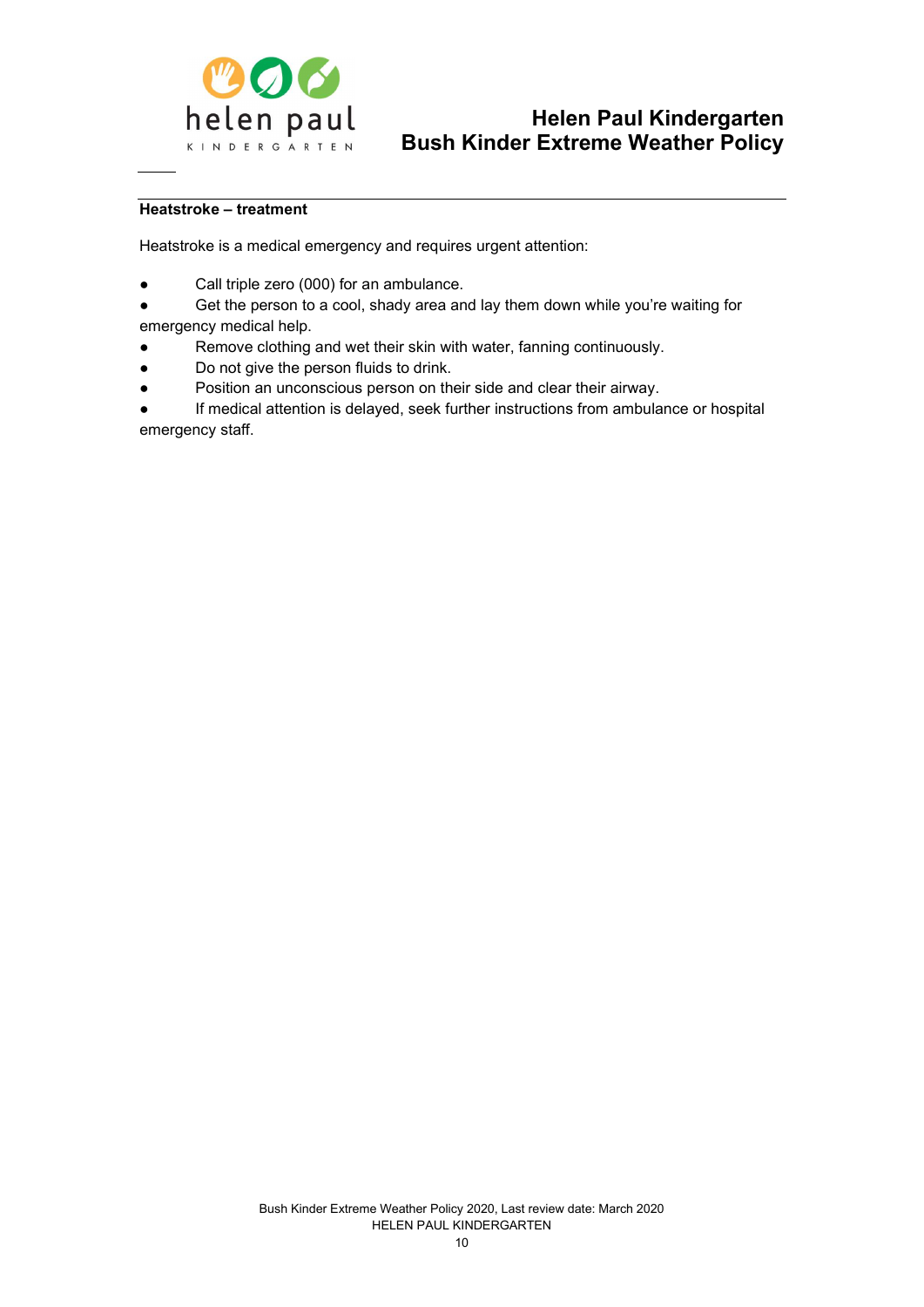

### ATTACHMENT 3: Preparation and safety during thunderstorms

Source: Department of Education and Training: Excursion emergency management

#### Lightning strike

If thunder happens within 30 seconds of lightning, then the storm is within 10 kilometres of your location. Lightning safety experts consider this the strike danger zone and advise people to follow the 30/30 rule.

#### The 30/30 rule

Follow the precautions outlined below when thunder is heard within 30 seconds of a lightning flash and wait for 30 minutes after the last thunder is heard to resume your activity. If you're unable to take shelter inside, find the safest accessible location and stay there until the storm has passed.

#### General precautions

- Stay away from metal poles, fences, clothes lines
- If undertaking water activities, leave the water immediately.
- Discard all metal objects.

If shelter is near-by

- Seek shelter in a hard top vehicle or solid building. Avoid small structures or fabric tents.
- Keep clear of windows.

If shelter is not available

- Crouch (alone, feet together), preferably in a hollow. Make yourself a small target.
- Remove metal objects from head/body.
- Do not lie down (the more of you that is in contact with the ground, the more 'attractive' you are to lightning) but avoid being highest object.
- If your hair stands on end or you hear buzzing on nearby rocks, fences, move immediately. At night, a blue glow may show if an object is about to be struck.
- Stay away from high and low points (hilltops, ridges and gullies), rock overhangs and shallow caves.
- Keep out of, and well away from, water bodies or watercourses.
- Never shelter under tree/s.
- Make sure the group is aware of the Lightning Safe Position; this involves:
- squatting or crouching with knees drawn up and feet together, preferably on dry insulating material (foam mat)
- keeping hands off the ground.
- Spread group members out about ten metres apart, but within calling distance